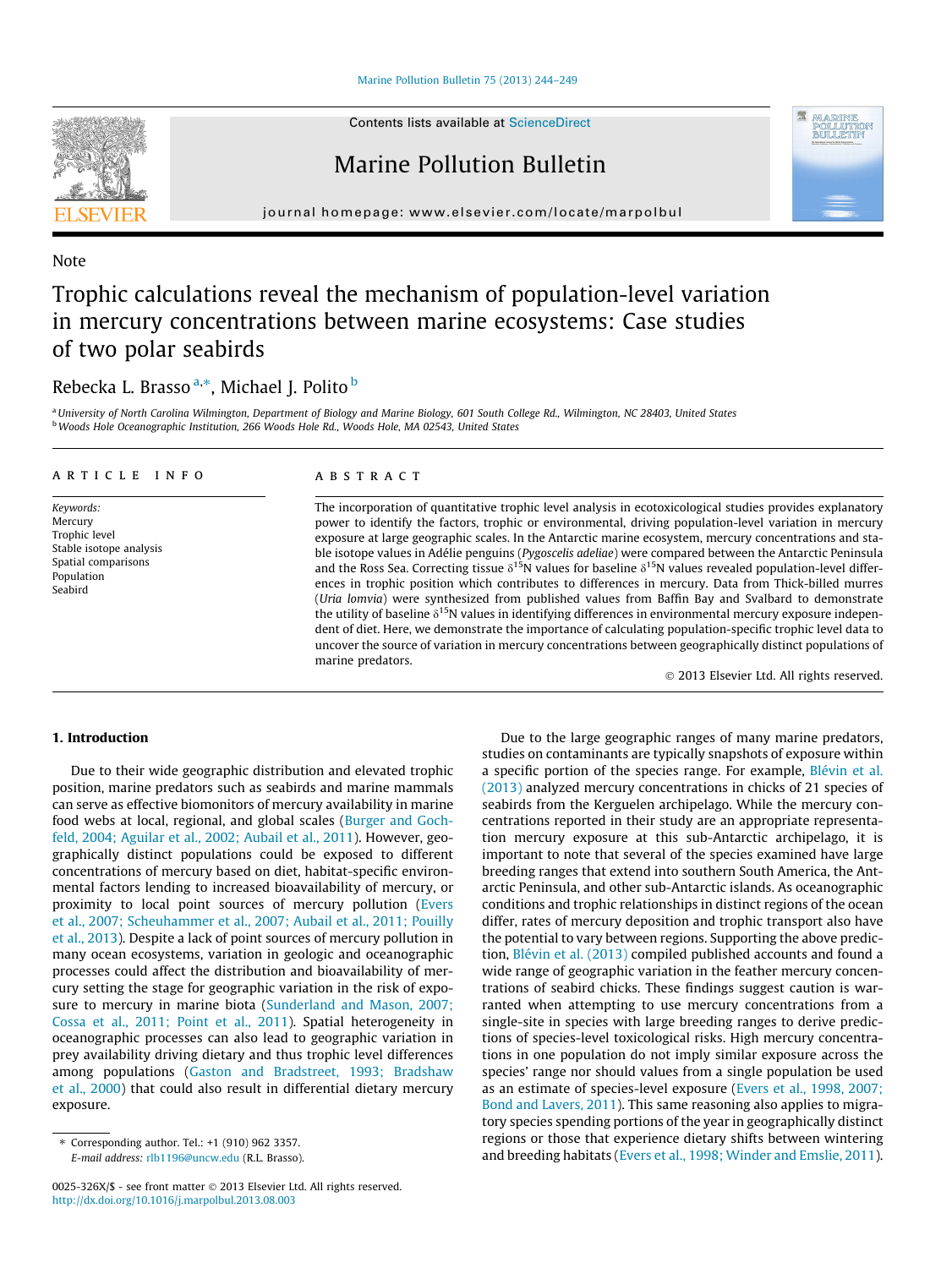<span id="page-1-0"></span>Stable isotope analysis has become a popular tool in ecotoxicological investigations due to a general correlation between stable nitrogen isotopes ( $\delta^{15}N$ ) and trophic level ([Jardine et al., 2006\)](#page-5-0). Within a given ecosystem,  $\delta^{15}N$  can be used to distinguish among trophic levels as  $\delta^{15}N$  concentrations tend to be enriched by 3–4‰ between a consumer and its prey ([Post, 2002\)](#page-5-0). This relationship has allowed researchers to track biomagnification of mercury within marine and aquatic food webs (e.g. [Atwell et al., 1998; Cha](#page-4-0)[sar et al., 2009\)](#page-4-0) and identify trophic differences among sympatric species which explain patterns of mercury exposure (e.g. [Blévin](#page-4-0) [et al., 2013; Pouilly et al., 2013\)](#page-4-0). However, while consumer  $\delta^{15}N$ values can aid in establishing trophic relationships within a given food web, marine ecosystem baseline  $\delta^{15}N$  values vary through time and space with factors such as primary productivity, latitude, and ocean frontal region preventing direct comparison of isotope values among geographically distinct food webs [\(Post, 2002;](#page-5-0) [McMahon et al., 2013\)](#page-5-0). Though the merit of integrating trophic ecology and contaminant dynamics has been documented across a variety of taxa (fish, seabirds, and marine mammals), too often  $\delta^{15}$ N values are compared among geographically distinct populations without correcting for differences in baseline  $\delta^{15}N$  ([Braune](#page-4-0) [et al., 2002; Geisz et al., 2008; Aubail et al., 2010; Aubail et al.,](#page-4-0) [2011; Vo et al., 2011; Brasso et al., 2012; Zhang and Wang, 2012;](#page-4-0) [Sluis et al., 2013](#page-4-0)). For example, [Aubail et al. \(2010\)](#page-4-0) concluded that elevated mercury concentrations in ringed seals (Phoca hispida) on the western coast of Greenland were the result of higher environmental bioavailability in this region as  $\delta^{15}$ N values were lower in the west coast population relative to the east coast. However, it is possible that differences in  $\delta^{15}N$  between these geographically isolated populations simply reflect disparities in baseline  $\delta^{15}N$  values between food webs ([Post, 2002; Popp et al., 2007; Choy et al.,](#page-5-0) [2012\)](#page-5-0), not inherently implying elevated trophic position. On the other hand many biomonitoring efforts report only tissue mercury concentrations leaving crucial dietary and trophic interactions unresolved altogether, offering little more than speculation in terms of explaining geographic variation in contaminant concentrations [\(Riget et al., 2004; Day et al., 2006; Bond and Lavers,](#page-5-0) [2011; Ferris and Essington, 2011](#page-5-0)).

A growing number of studies are taking a whole food web approach to stable isotope ecology and  $\delta^{15}N$  values for primary producers and low-trophic consumers in marine ecosystems are increasingly available ([Davenport and Bax, 2002; Campbell et al.,](#page-4-0) [2005; Ciancio et al., 2008; Jæger et al., 2009; Stowasser et al.,](#page-4-0) [2012; Pinkerton et al., 2013; Pouilly et al., 2013](#page-4-0)). Though limited in the literature, this growing source of information can now allow researchers to pair ecosystem-specific baseline and consumer  $\delta^{15}N$ values to calculate population-specific trophic level data for use in ecotoxicological studies across large geographic scales (e.g. [Day](#page-5-0) [et al., 2012](#page-5-0)). The use of this approach enables researchers to move beyond speculation and use a hypothesis testing framework to examine the root cause of geographic differences in mercury exposure. For example, when differences in trophic level and mercury concentrations are mirrored between populations, it provides support for the hypothesis that differences in trophic position between populations contributes to their different exposure to mercury. On the other hand, when trophic levels are similar, but mercury concentrations differ between populations (or vice versa), it lends support to the hypothesis that differences in the bioavailability of mercury between ecosystems contributed to the observed differences between populations.

The purpose of the present study was to demonstrate the utility of pairing baseline and consumer  $\delta^{15}N$  values to identify the trophic and environmental sources of population-level variation in mercury exposure. Tissue samples were collected in the field and literature derived data were synthesized from two wide-ranging circumpolar seabirds the Adélie penguin (Pygoscelis adeliae) and Thick-billed murre (Uria lomvia), respectively. Here, we demonstrate how determining the mechanism of population-level variation in mercury exposure can allow researchers to identify specific populations that may be at risk to elevated exposure to mercury as well as pin point potential geographic ''hot spots'' of mercury availability.

### 2. Methods

### 2.1. Adélie penguin

Secondary down was collected from 3–4 week old Adélie penguin chicks at Admiralty Bay, King George Island in the Antarctic Peninsula (62°10′ S, 58°27′ W;  $n = 20$ ) and at Cape Crozier, Ross Island in the southern Ross Sea (77°31′ S, 169°24′ E,  $n = 20$ ) during the 2009/2010 austral summer (December 2009–January 2010; Fig. 1). Secondary down serves as an effective biomonitoring unit as the lifetime exposure to a given contaminant is limited to several weeks following the loss of natal down, individuals are of known age, the foraging range of the adult birds is constrained during the chick-rearing period, and any difference in adult dietary specialization is averaged through bi-parental care ([Janssens](#page-5-0) [et al., 2002; Blévin et al., 2013](#page-5-0)).



Fig. 1. (a) Study sites for Adélie penguins at King George Island (62°10' S, 58°27' W) in the Antarctic Peninsula and Cape Crozier, Ross Island (77°31'S, 169°24'E) in the Ross Sea; (b) Study sites for Thick-billed murres in Kongsfjorden, Svalbard (79°N, 12–13°E; [Jæger et al., 2009\)](#page-5-0) and Baffin Bay (~76°–79°N, 70°–80°W; [Campbell et al., 2005](#page-4-0)).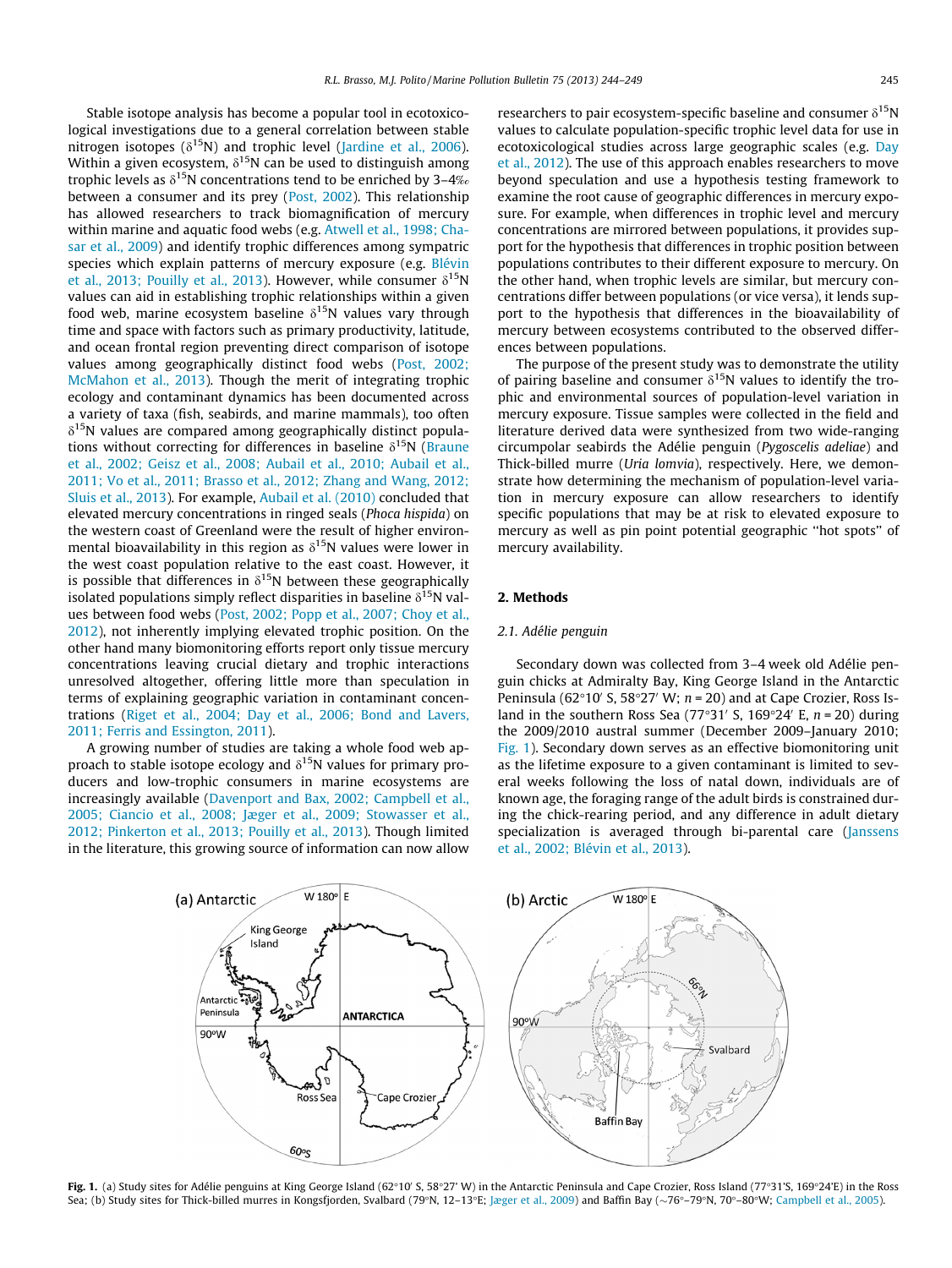Approximately 10 mg of down from each individual was rinsed in an alternating series of acetone and deionized water baths, dried under a fume hood for 24 h and analyzed for total mercury via atomic absorption spectrophotometry on a Tri-Cell Direct Mercury Analyzer (DMA-80) at the University of North Carolina Wilmington (Wilmington, NC, USA). Because nearly all mercury in feathers is present in the form of methylmercury, total mercury concentration was used as a proxy for this highly bioavailable form [\(Evers et al.,](#page-5-0) [2005; Bond and Diamond, 2009\)](#page-5-0). Each set of 20 samples analyzed was preceded and followed by two method blanks, a sample blank, and two samples each of standard reference material (DORM-3 and DOLT-4). Mercury concentrations in chick down are reported as parts per million (ppm) fresh weight (fw). Mean percent recoveries for standard reference materials were  $99.3 \pm 2.1\%$  (DORM-3) and  $98.6 \pm 2.6$ % (DOLT-4) with relative significant differences in mercury concentration <2.6%.

Prior to stable isotope analysis, down was cleaned using a 2:1 chloroform:methanol rinse and cut into small fragments with stainless steel scissors. Approximately 0.5 mg of down was loaded into tin cups, flash-combusted (Costech ECS4010), and analyzed for  $\delta^{15}$ N through an interfaced Thermo Delta V Plus continuous-flow stable isotope ratio mass spectrometer (CFIRMS). Raw  $\delta$  values were normalized on a two-point scale using depleted and enriched glutamic acid standard reference materials (USGS-40 and USGS-41). Sample precision based on duplicate standard and sample materials was 0.2‰. Stable isotope abundances are expressed using a  $\delta$  notation in per-milliliter units (‰) based on the following equation:

 $\delta X = [(R_{\text{sample}}/R_{\text{standard}}) - 1] * 1000$ 

where X is <sup>15</sup>N, and R is the corresponding ratio of <sup>15</sup>N:<sup>14</sup>N and R<sub>stan-</sub>  $_{\text{dard}}$  value are based on atmospheric N<sub>2</sub> for <sup>15</sup>N.

### 2.2. Thick billed-murre

We analyzed published data on mercury concentrations and  $\delta^{15}$ N values in muscle tissue of adult Thick billed-murres from the Norwegian and Canadian sectors of the Arctic ([Fig. 1](#page-1-0)). These included individuals ( $n = 10$ ) collected by [Jæger et al. \(2009\)](#page-5-0) from Kongsfjorden, Svalbard in the Norwegian Arctic (79 $\textdegree$ N, 12–13 $\textdegree$ E) in the arctic summers of 2005 and 2006 and individuals ( $n = 10$ ) collected by [Campbell et al. \(2005\)](#page-4-0) from the Northwater Polynya in northern Baffin Bay ( ${\sim}76^\circ$ N to 79°N and 70°W to 80°W) in the Arctic summer of 1999. Analytical methods were similar between the two studies with total mercury concentration determined via cold vapor atomic absorption spectrometry, and  $\delta^{15}N$  values determined using CFIRMS (for complete analytical details see: [Campbell](#page-4-0) [et al., 2005; Jæger et al., 2009\)](#page-4-0). We used total mercury concentration data from these two studies as proxy for bioavailable methylmercury because nearly all mercury in seabird muscle tissues is present in the form of methylmercury [\(Thompson et al., 1991;](#page-5-0) [Campbell et al., 2005\)](#page-5-0).

### 2.3. Trophic position calculations

Tissue  $\delta^{15}N$  values were converted into relative trophic positions using a modification of the model described by [Hobson](#page-5-0) [et al. \(1994, 2002\):](#page-5-0)

## $TL_{\text{consumer}} = 2 + (\delta^{15}N_{\text{consumer}} - \delta^{15}N_{\text{primary consumer}})/\Delta_N$  foodweb

This model uses a consumer's  $\delta^{15}N$  value to estimate its trophic position relative to the mean  $\delta^{15}N$  value of a primary consumer (assumed trophic position of 2) and the mean  $^{15}N$  food web trophic discrimination per trophic transfer  $(\Delta_N)$ . However, the avian tissues used in our case studies differed (down feathers and muscle) and  $\delta^{15}$ N values in seabird tissues are dependent on tissue-specific

discrimination factors [\(Bond and Jones, 2009; Polito et al., 2009\)](#page-4-0). Therefore, we modified the above formula to standardize calculations between tissues by adding an additional term to account for tissue-specific dietary isotopic discrimination factors as proposed by [Hobson and Bond \(2012\)](#page-5-0):

### $TL_{bird} = 3 + (\delta^{15}N_{bird} - \Delta_{N}$  avian tissue  $-\delta^{15}N_{primary \; consumer})/\Delta_{N \; food \; web}$

Using the above formula we incorporated Adélie penguin and Thick-billed murre isotopic values for  $\delta^{15}N_{\rm consumer}$  and food webspecific primary consumer isotopic values ( $\delta^{15}N_{\text{primary consumer}}$ ) into separate models. For models with Adélie penguins we used published discrimination factors ( $\Delta_N$  avian tissue) for feathers (+3.5‰; [Polito et al., 2011](#page-5-0)) and mean  $\delta^{15}$ N values for salps (Salpa thompsoni) from the Antarctic Peninsula (2.7‰; [Stowasser et al., 2012](#page-5-0)) and Ross Sea (3.9‰; [Pinkerton et al., 2013\)](#page-5-0). We used individual  $\delta^{15}N$ values to calculate mean  $\pm$  SD TL $_{\text{bird}}$  for Adélie penguins. For models with Thick-billed murres we used published discrimination factors ( $\Delta_{\text{N}}$  avian tissue) for muscle (+2.4‰; [Mizutani et al., 1991\)](#page-5-0) and mean  $\delta^{15}$ N values from copepods (Calanus hyperboreus) collected around Svalbard (7.5‰; [Søreide et al., 2006\)](#page-5-0) and Baffin Bay (7.9‰; [Hobson et al., 2002\)](#page-5-0). As individual  $\delta^{15}N$  values were not available for Thick-billed murres we used published mean  $\pm$  SD  $\delta^{15}$ N values to calculate mean ± SD TL<sub>bird</sub> for this species. For all models we assumed a mean  $\Delta_{\rm N\ food\ web}$  value of 3.4‰ as this value is robust across multiple food webs [\(Deniro and Epstein, 1981;](#page-5-0) [Minagawa and Wada, 1984; Post, 2002; Søreide et al., 2006\)](#page-5-0).

### 2.4. Statistical analysis

For each species, we used two sample t-tests to identify significant differences in total mercury concentrations,  $\delta^{15}N$  values, and calculated trophic levels. Prior to analysis data were examined for normality and equal variance; mercury concentrations were logtransformed in order to create a data set with a normal distribution. All tests were two-tailed, significance was assumed at the 0.05 level, and means are presented ±SD. Statistical calculations were performed using SAS (version 9.1, SAS Institute 1999).

### 3. Results

Mercury concentrations in Adélie penguin chicks differed significantly between regions with mercury concentrations in the Ross Sea nearly five times higher than in the Antarctic Peninsula ([Table 1](#page-3-0)). Chick  $\delta^{15}N$  values also differed significantly between regions;  $\delta^{15}$ N values in the Ross Sea were 2.6 % higher than those in the Antarctic Peninsula. This difference in  $\delta^{15}N$  between regions translated to a significant difference in trophic position ([Table 1,](#page-3-0) [Fig. 2](#page-3-0)). Adélie penguin chicks in the Ross Sea consumed a diet nearly one-half trophic level higher (0.4) than chicks in the Antarctic Peninsula.

Mercury concentrations in Thick-billed murres differed significantly between regions; mercury concentrations in Baffin Bay were approximately three times higher than in Svalbard ([Table 1\)](#page-3-0). Adult muscle  $\delta^{15}N$  values also differed significantly between regions;  $\delta^{15}$ N values in Baffin Bay were 0.8‰ higher than those in Svalbard. However, in this case the significant difference in  $\delta^{15}N$  did not translate to a difference in trophic position between populations in Baffin Bay and Svalbard ([Table 1](#page-3-0); [Fig. 2](#page-3-0)).

### 4. Discussion

In the absence of point sources of mercury contamination in the ocean, population-level differences in mercury exposure can result from disparities in dietary composition among populations or the bioavailability of mercury in geographically distinct foraging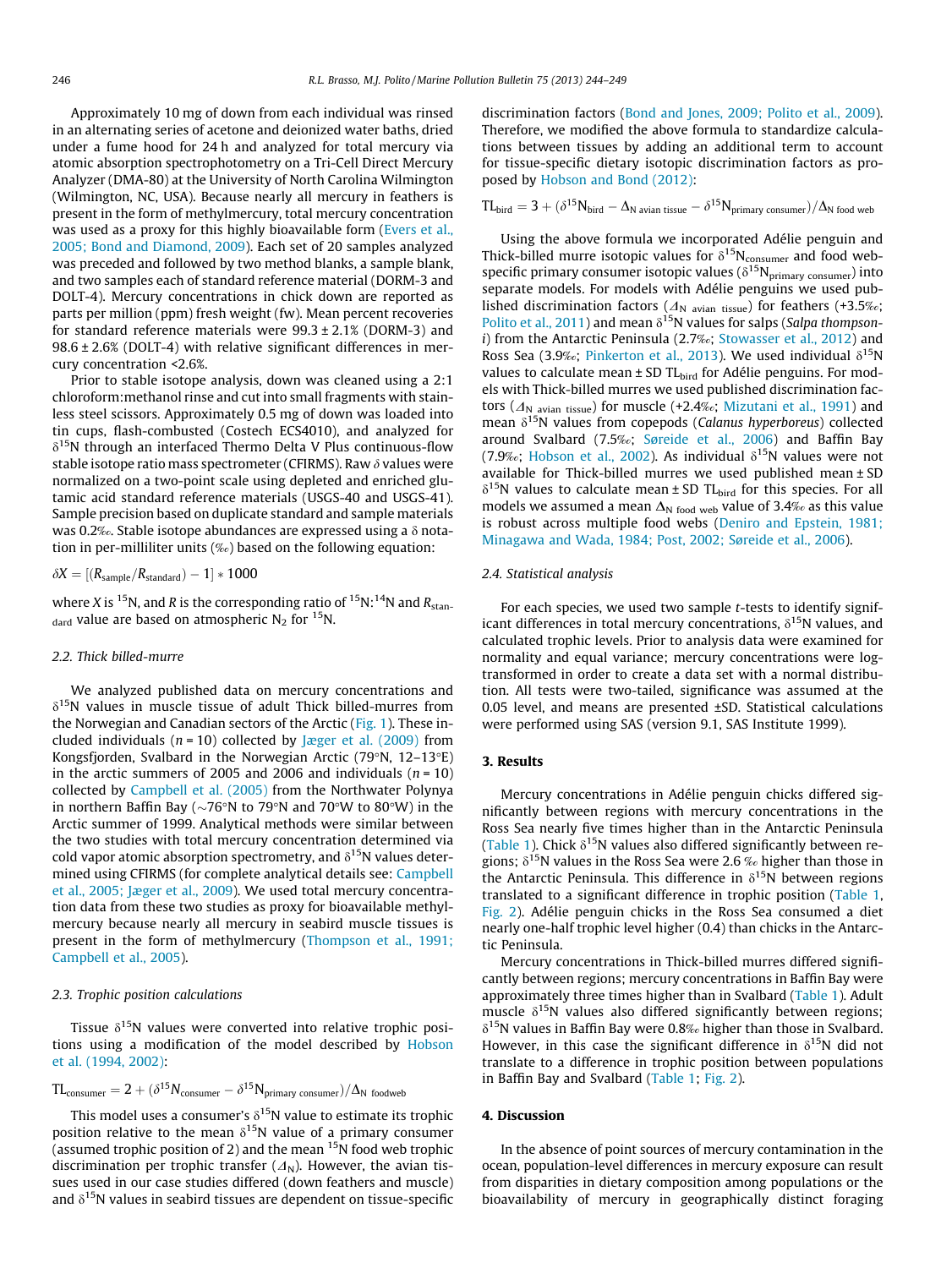#### <span id="page-3-0"></span>Table 1

Tissue mercury concentrations (Hg), stable nitrogen isotope values ( $\delta^{15}N$ ) and calculated trophic levels of Adélie penguins from the Antarctic Peninsula (n = 20) and Ross Sea  $(n = 20)$  and Thick-billed murres from Svalbard  $(n = 10;$  [Campbell et al., 2005](#page-4-0)) and Baffin Bay  $(n = 10;$  [Jæger et al., 2009\)](#page-5-0). See text for details.

| Species, tissue                  | Sites, comparisons  | $Hg$ (ppm)            | $\delta^{15}N$ (%e)   | Trophic level           |
|----------------------------------|---------------------|-----------------------|-----------------------|-------------------------|
| Adélie penguin, chick down       | Antarctic Peninsula | $0.11 \pm 0.22$       | $8.1 \pm 0.5$         | $3.6 \pm 0.1$           |
|                                  | Ross Sea            | $0.53 \pm 0.08$       | $10.7 \pm 0.3$        | $4.0 \pm 0.1$           |
|                                  | Difference          | 0.42                  | 2.6                   | 0.4                     |
|                                  | t-test              | $t = 29.3, p < 0.001$ | $t = 20.7, p < 0.001$ | $t = 9.9, p < 0.001$    |
| Thick-billed murre, adult muscle | Svalbard            | $0.11 \pm 0.01$       | $12.7 \pm 0.2$        | $3.8 \pm 0.1$           |
|                                  | Baffin Bay          | $0.33 \pm 0.09$       | $13.5 \pm 0.6$        | $3.9 \pm 0.2$           |
|                                  | Difference          | 0.22                  | 0.8                   | 0.1                     |
|                                  | t-test              | $t = 7.7, p < 0.001$  | $t = 4.0, p < 0.001$  | $t = 1.4$ , $p = 0.174$ |



Fig. 2. As trophic position was similar in both populations of Thick-billed murres, the higher mercury concentrations in the population in Baffin Bay relative to Svalbard indicated enhanced bioavailability of mercury in Baffin Bay  $(t = 7.7,$ p < 0.001, top; data from [Campbell et al., 2005; Jæger et al., 2009](#page-4-0)). Foraging at a higher trophic position ( $t = 9.9$ ,  $p < 0.001$ ) explained the elevated mercury concentrations in the Adélie penguin population in the Ross Sea compared to the Antarctic Peninsula ( $t = 29.3$ ,  $p < 0.001$ ; bottom).

habitats. Here, we have provided two examples documenting the merit of incorporating trophic level data derived from stable isotope analysis into biomonitoring efforts to decipher between trophic and environmental sources of population-level variation

in mercury. These case studies highlight how trophic level metrics that account for differences in ecosystem  $\delta^{15}N$  baselines can help researchers avoid incorrect conclusions about the relative importance of trophic position as a driving factor in differences in mercury exposure between geographically distinct populations.

In the Antarctic marine food web, observed differences in Adélie penguin  $\delta^{15}N$  values translated into significant differences in the trophic level between geographically distinct populations. Therefore, trophic differences between populations appear to be an important factor explaining the observed regional differences in tissue mercury concentrations. Published data on stomach contents reinforce our findings and suggest a greater reliance on fish prey by penguins in the Ross Sea relative to the Antarctic Peninsula ([Volkman et al., 1980; Ainley, 2002](#page-5-0)). While these finding do not discount the possibility that differences in environmental mercury availability may exist between these two Antarctic food-webs, the higher trophic status of penguins in the Ross Sea is clearly an important driver in this population's elevated exposure to mercury.

On the contrary, the opposite trend was found when examining differences in mercury between populations of Thick-billed murres in the Arctic. As with the Adélie penguin, the  $\delta^{15}N$  values of Thickbilled murres differed between regions (Baffin Bay and Svalbard), suggesting at first that trophic differences might contribute to the observed differences in tissue mercury concentration between these two regions. However, when controlling for differences in ecosystem baseline  $\delta^{15}N$  values, we were able to rule out trophic level differences between populations and conclude that environmental mercury availability in Baffin Bay is likely higher than in Svalbard. Therein, more research should be focused on investigating environmental disparities between these two Arctic ecosystems to determine the source of population-level variation in mercury exposure (e.g., enhanced deposition, methylation rates, photochemical breakdown). In both cases examined here, trophic level calculations using food web specific baseline and consumer  $\delta^{15}$ N values helped to identify the most plausible mechanism driving variation in mercury between geographic distinct populations.

The number of trophic levels within a given food web is a strong predictor of the potential for the biomagnification of mercury [\(Ca](#page-4-0)[bana and Rasmussen, 1994](#page-4-0)). However, there is a growing realization that the use of consumer  $\delta^{15}N$  values, without baseline corrections, as a proxy of trophic position should be limited to comparisons within a given ecosystem rather than among ecosystems in avoid incorrect conclusions ([Post, 2002; Popp et al., 2007;](#page-5-0) [Choy et al., 2012\)](#page-5-0). To this end, pairing ecosystem-specific baseline and consumer  $\delta^{15}N$  values allows for the calculation of trophic level data which can be robustly compared across geographically distinct food webs. Studies examining large scale, spatial patterns of mercury that also to control for consumer trophic position using stable isotopes have been historically limited by the availability of baseline  $\delta^{15}N$  values for marine ecosystems. Fortunately, a growing number of isotopic studies of the trophic structure of pelagic food webs in oceanic regions of southern South America and Patagonia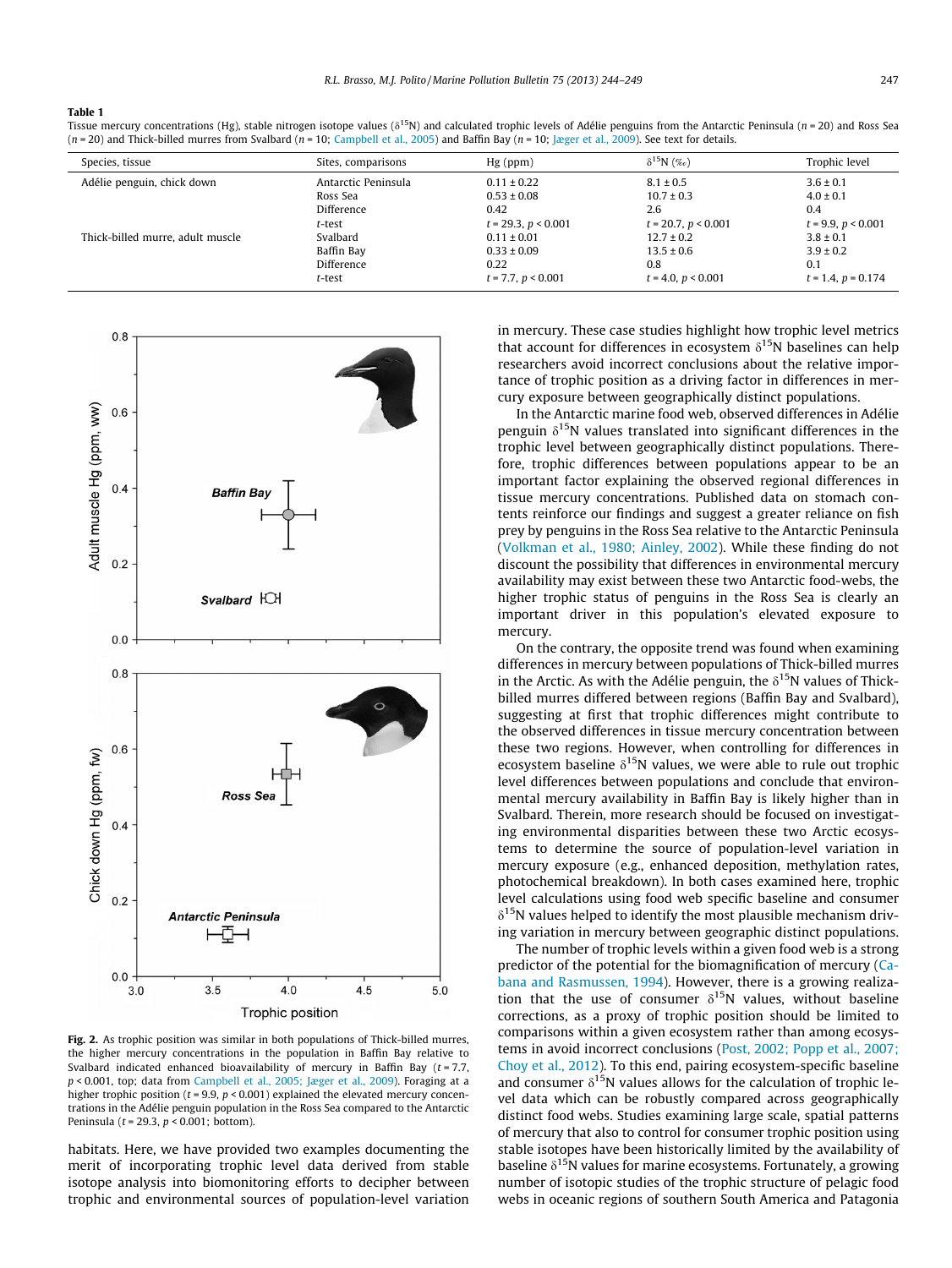<span id="page-4-0"></span>(Ciancio et al., 2008), southeastern Australia (Davenport and Bax, 2002), the southern Indian Ocean ([Kaehler et al., 2000](#page-5-0)), the Arctic (Campbell et al., 2005; Jæger et al., 2009), and the Southern Ocean ([Stowasser et al., 2012; Pinkerton et al., 2013\)](#page-5-0) now make robust trophic comparison of across populations and large geographic regions possible. Past studies of mercury contamination which did not include stable isotope data (e.g. [Riget et al., 2004; Bond and La](#page-5-0)[vers, 2011; Ferris and Essington, 2011\)](#page-5-0) or those that solely relied on consumer  $\delta^{15}N$  values as a proxy for trophic level to explain mercury exposure between geographically isolated populations (e.g. Aubail et al., 2010, 2011; Vo et al., 2011) could be enhanced by calculating trophic level metrics that control for inherent differences in baseline  $\delta^{15}$ N values among marine ecosystems. For example, [Day et al. \(2012\)](#page-5-0) added stable isotope data to help reinterpret previously published mercury concentrations data on Thick-billed murres and other seabirds from several regions of Alaska (Day et al., 2006). Using regional  $\delta^{15}N$  signatures derived from herbivorous zooplankton from published studies (reviewed in [Point et al.,](#page-5-0) [2011\)](#page-5-0), [Day et al. \(2012\)](#page-5-0) found that trophic normalized mercury concentrations in egg tissues differed across regions indicating spatial variability in mercury availability.

Similarly, in our two case studies we used food web-specific baseline  $\delta^{15}N$  values to estimate trophic level and evaluate the relative importance of dietary versus environmental variation in mercury concentrations between these geographically distinct populations; a question historically left unanswered in many large-scale toxicological comparisons. Our findings provide strong evidence that differences in trophic position are driving the risk of exposure to mercury in two geographically distinct Adélie penguin populations in Antarctica. In contrast, our analysis of published data on Thick-billed murres highlighted the importance of geographic variation in the bioavailability of mercury between two geographically distinct Arctic marine food webs, a trend also ob-served within Alaska ([Day et al., 2012](#page-5-0)). In the open ocean, most methylmercury comes from current driven transfer from coastal waters, in situ production by microbes in the water column or marine sediments, or from the upwelling of deep water (Cossa et al., 2011). In polar regions sea-ice cover can mediate atmospheric deposition and either impede (sea-ice present) or facilitate (seaice absent) the photochemical breakdown of methylmercury in surface waters ([Point et al., 2011\)](#page-5-0). Additional local factors such as coastal currents, bathymetry, productivity, and/or temperature are thought to also play crucial roles in the distribution and production of bioavailable mercury to marine biota [\(Mason and Fitz](#page-5-0)[gerald, 1993; Cossa et al., 2011\)](#page-5-0). The right combination of environmental factors (such as microbial activity, low pH, redox potential, and the presence of organic and inorganic complexing materials; Celo et al., 2006) can lead to "hot spots" of mercury availability. However, relationships between the above environmental factors and mercury availability are often only identifiable after ruling out trophic disparities between populations of indicator species such as seabirds (e.g. [Point et al., 2011](#page-5-0)). The approaches outlined here, while not novel, are currently underutilized in the literature and a broader adoption of trophic level calculations in ecotoxicology studies using stable isotope analysis is required to facilitate large scale geographic comparisons. Monitoring mercury concentrations in geographically disparate populations throughout a species range will allow for better estimates of species-level exposure to mercury and the identification of regions, and thereby populations, at greater risk for adverse effects of elevated tissue mercury concentrations as global emissions continue to rise.

### Acknowledgments

Funding for this research was provided by a United States National Science Foundation (NSF) Office of Polar Programs grant (ANT0739575) to S. Emslie, M. Polito, and W. Patterson. Additional funding to R. Brasso provided by PEO International. We thank D. Ainley, W. Trivelpiece and US AMLR and NSF field team working on King George Island and Ross Island for assistance with the collection of chick down samples. D. Besic, B. Drummond, K. Durenberger, W. Patterson, C. Tobais, E. Unger, and C. Vasil provided helpful assistance with sample preparation and stable isotope and mercury analysis. We thank V. Winder for a constructive review during early stages of manuscript preparation. This work completed in accordance with approved Institutional Animal Care and Use Protocols and NSF Antarctic Conservation Act permits provided to S. Emslie (2006–001), D. Ainley (2006–10), and R. Holt (2008–008).

### References

- [Aguilar, A., Borrell, A., Reijnders, P.J.H., 2002. Geographical and temporal variation in](http://refhub.elsevier.com/S0025-326X(13)00455-4/h0005) [levels of organochlorine contaminants in marine mammals. Mar. Environ. Res.](http://refhub.elsevier.com/S0025-326X(13)00455-4/h0005) [53, 425–452.](http://refhub.elsevier.com/S0025-326X(13)00455-4/h0005)
- [Ainley, D.G., 2002. The Adélie penguin: Bellwether of Climate Change. Columbia](http://refhub.elsevier.com/S0025-326X(13)00455-4/h0010) [University Press, New York](http://refhub.elsevier.com/S0025-326X(13)00455-4/h0010).
- [Atwell, L., Hobson, K.A., Welch, H.E., 1998. Biomagnification and bioaccumulation of](http://refhub.elsevier.com/S0025-326X(13)00455-4/h0015) [mercury in an arctic marine food web: insights from stable nitrogen isotope](http://refhub.elsevier.com/S0025-326X(13)00455-4/h0015)
- [analysis. Can. J. Fish. Aquat. Sci. 55, 1114–1121.](http://refhub.elsevier.com/S0025-326X(13)00455-4/h0015) [Aubail, A., Dietz, R., Rigét, F., Simon-Bouhet, B., Caurant, F., 2010. An evaluation of](http://refhub.elsevier.com/S0025-326X(13)00455-4/h0020) teeth of ringed seals (Phoca hispida[\) from Greenland as a matrix to monitor](http://refhub.elsevier.com/S0025-326X(13)00455-4/h0020) [spatial and temporal trends of mercury and stable isotopes. Sci. Total Environ.](http://refhub.elsevier.com/S0025-326X(13)00455-4/h0020) [408, 5137–5146](http://refhub.elsevier.com/S0025-326X(13)00455-4/h0020).
- [Aubail, A., Teilmann, J., Dietz, R., Rigét, F., Harkonen, T., Karlsson, O., Rosing-Asvid,](http://refhub.elsevier.com/S0025-326X(13)00455-4/h0025) [A., Caurant, F., 2011. Investigation of mercury concentrations in fur of phocid](http://refhub.elsevier.com/S0025-326X(13)00455-4/h0025) [seals using stable isotopes as tracers of trophic levels and geographical regions.](http://refhub.elsevier.com/S0025-326X(13)00455-4/h0025) [Polar Biol. 34, 1411–1420](http://refhub.elsevier.com/S0025-326X(13)00455-4/h0025).
- Blévin, P., Carravieri, A., Jaeger, A., Chastel, O., Bustamante, P., Cherel, Y., 2013. Wide range of mercury contamination in chicks of southern ocean seabirds. PLoS ONE 8, e54508. <http://dx.doi.org/10.1371/journal.pone.0054508>.
- [Bond, A.L., Diamond, A.W., 2009. Total and methyl mercury concentrations in](http://refhub.elsevier.com/S0025-326X(13)00455-4/h0035) [seabird feathers and eggs. Arch. Environ. Contam. Toxicol. 56, 286–291](http://refhub.elsevier.com/S0025-326X(13)00455-4/h0035).
- [Bond, A.L., Jones, I.L., 2009. A practical introduction to stable isotope analysis for](http://refhub.elsevier.com/S0025-326X(13)00455-4/h0040) [seabird biologists: approaches, cautions, and caveats. Mar. Ornithol. 37, 183–](http://refhub.elsevier.com/S0025-326X(13)00455-4/h0040) [188](http://refhub.elsevier.com/S0025-326X(13)00455-4/h0040).
- [Bond, A.L., Lavers, J.L., 2011. Trace elements concentrations in feathers of Flesh](http://refhub.elsevier.com/S0025-326X(13)00455-4/h0045)footed Shearwaters (Puffinus carneipes[\) from across their breeding range. Arch.](http://refhub.elsevier.com/S0025-326X(13)00455-4/h0045) [Environ. Contam. Toxicol. 61, 318–326](http://refhub.elsevier.com/S0025-326X(13)00455-4/h0045).
- [Bradshaw, C.J.A., Davis, L.S., Lalas, C., Harcourt, R.G., 2000. Geographic and temporal](http://refhub.elsevier.com/S0025-326X(13)00455-4/h0050) [variation in the condition of pups of the New Zealand fur seal \(](http://refhub.elsevier.com/S0025-326X(13)00455-4/h0050)Arctocephalus forsteri[\): evidence for density dependence and differences in the marine](http://refhub.elsevier.com/S0025-326X(13)00455-4/h0050) [environment. J. Zool. Soc. London 252, 41–51.](http://refhub.elsevier.com/S0025-326X(13)00455-4/h0050)
- [Brasso, R.L., Polito, M.J., Lynch, H.J., Naveen, R., Emslie, S., 2012. Penguin eggshell](http://refhub.elsevier.com/S0025-326X(13)00455-4/h0055) [membranes reflect homogeneity of mercury in the marine food web](http://refhub.elsevier.com/S0025-326X(13)00455-4/h0055) [surrounding the Antarctic Peninsula. Sci. Total Environ. 439, 165–171.](http://refhub.elsevier.com/S0025-326X(13)00455-4/h0055)
- [Braune, B.M., Donaldson, G.M., Hobson, K.A., 2002. Contaminant residues in seabird](http://refhub.elsevier.com/S0025-326X(13)00455-4/h0060) [eggs from the Canadian Arctic. II. Spatial trends and evidence from stable](http://refhub.elsevier.com/S0025-326X(13)00455-4/h0060) [isotopes for intercolony differences. Environ. Pollut. 117, 133–145](http://refhub.elsevier.com/S0025-326X(13)00455-4/h0060).
- [Burger, J., Gochfeld, M., 2004. Marine birds as sentinels of environmental pollution.](http://refhub.elsevier.com/S0025-326X(13)00455-4/h0065) [EcoHealth 1, 263–274.](http://refhub.elsevier.com/S0025-326X(13)00455-4/h0065)
- [Cabana, G., Rasmussen, J.B., 1994. Modelling food chain structure and contaminant](http://refhub.elsevier.com/S0025-326X(13)00455-4/h0070) [bioaccumulation using stable nitrogen isotopes. Nature 372, 255–257](http://refhub.elsevier.com/S0025-326X(13)00455-4/h0070).
- [Campbell, L.M., Norstrom, R.J., Hobson, K.A., Muir, D.C.G., Backus, S., Fisk, A.T., 2005.](http://refhub.elsevier.com/S0025-326X(13)00455-4/h0075) [Mercury and other trace elements in a pelagic Arctic marine food web](http://refhub.elsevier.com/S0025-326X(13)00455-4/h0075) [\(Northwater Polynya, Baffin Bay\). Sci. Total Environ. 351–352, 247–263](http://refhub.elsevier.com/S0025-326X(13)00455-4/h0075).
- [Celo, V., Lean, D.R.S., Scott, S.L., 2006. Abiotic methylation of mercury in the aquatic](http://refhub.elsevier.com/S0025-326X(13)00455-4/h0080) [environment. Sci. Total Environ. 368, 126–137.](http://refhub.elsevier.com/S0025-326X(13)00455-4/h0080)
- [Chasar, L.C., Scudder, B.C., Stewart, A.R., Bell, A.H., Aiken, G.R., 2009. Mercury cycling](http://refhub.elsevier.com/S0025-326X(13)00455-4/h0085) [in stream ecosystems. 3. Trophic dynamics and methylmercury](http://refhub.elsevier.com/S0025-326X(13)00455-4/h0085) [bioaccumulation. Environ. Sci. Technol. 43, 2733–2739](http://refhub.elsevier.com/S0025-326X(13)00455-4/h0085).
- Choy, C.A., Davison, P.C., Drazen, J.C., Flynn, A., Gier, E.J., Hoffman, J.C., McClain-Counts, J.P., Miller, T.W., Popp, B.N., Ross, S.W., Sutton, T.T., 2012. Global trophic position comparison of two dominant mesopelagic fish families (Myctophidae, Stomiidae) using amino acid nitrogen isotopic analyses. PLoS ONE 7, e50133. [http://dx.doi.org/10.1371/journal.pone.0050133.](http://dx.doi.org/10.1371/journal.pone.0050133)
- [Ciancio, J.E., Pascual, M.A., Botto, F., Frere, E., Iribarne, O., 2008. Trophic relationships](http://refhub.elsevier.com/S0025-326X(13)00455-4/h0095) [of exotic anadromous salmonids in the southern Patagonian shelf as inferred](http://refhub.elsevier.com/S0025-326X(13)00455-4/h0095) [from stable isotopes. Limnol. Oceanogr. 53, 788–798.](http://refhub.elsevier.com/S0025-326X(13)00455-4/h0095)
- [Cossa, D., Heimbürger, L.E., Lannuzel, D., Rintoul, S.R., Butler, E.C.V., Bowie, A.R.,](http://refhub.elsevier.com/S0025-326X(13)00455-4/h0100) [Averty, B., Watson, R.J., Remenyi, T., 2011. Mercury in the Southern Ocean.](http://refhub.elsevier.com/S0025-326X(13)00455-4/h0100) [Geochim. Cosmochim. Acta 75, 4037–4052](http://refhub.elsevier.com/S0025-326X(13)00455-4/h0100).
- [Davenport, S.R., Bax, N.J., 2002. A trophic study of a marine ecosystem off](http://refhub.elsevier.com/S0025-326X(13)00455-4/h0105) [southeastern Australia using stable isotopes of carbon and nitrogen. J. Can.](http://refhub.elsevier.com/S0025-326X(13)00455-4/h0105) [Fish. Aquat. Sci. 59, 514–530](http://refhub.elsevier.com/S0025-326X(13)00455-4/h0105).
- [Day, R.D., Vander Pol, S.S., Christopher, S.J., Davis, W.C., Pugh, R.S., Simac, K.S.,](http://refhub.elsevier.com/S0025-326X(13)00455-4/h0110) [Roseneau, D.G., Becker, P.J., 2006. Murre eggs \(](http://refhub.elsevier.com/S0025-326X(13)00455-4/h0110)Uria aalge and Uria lomvia) as